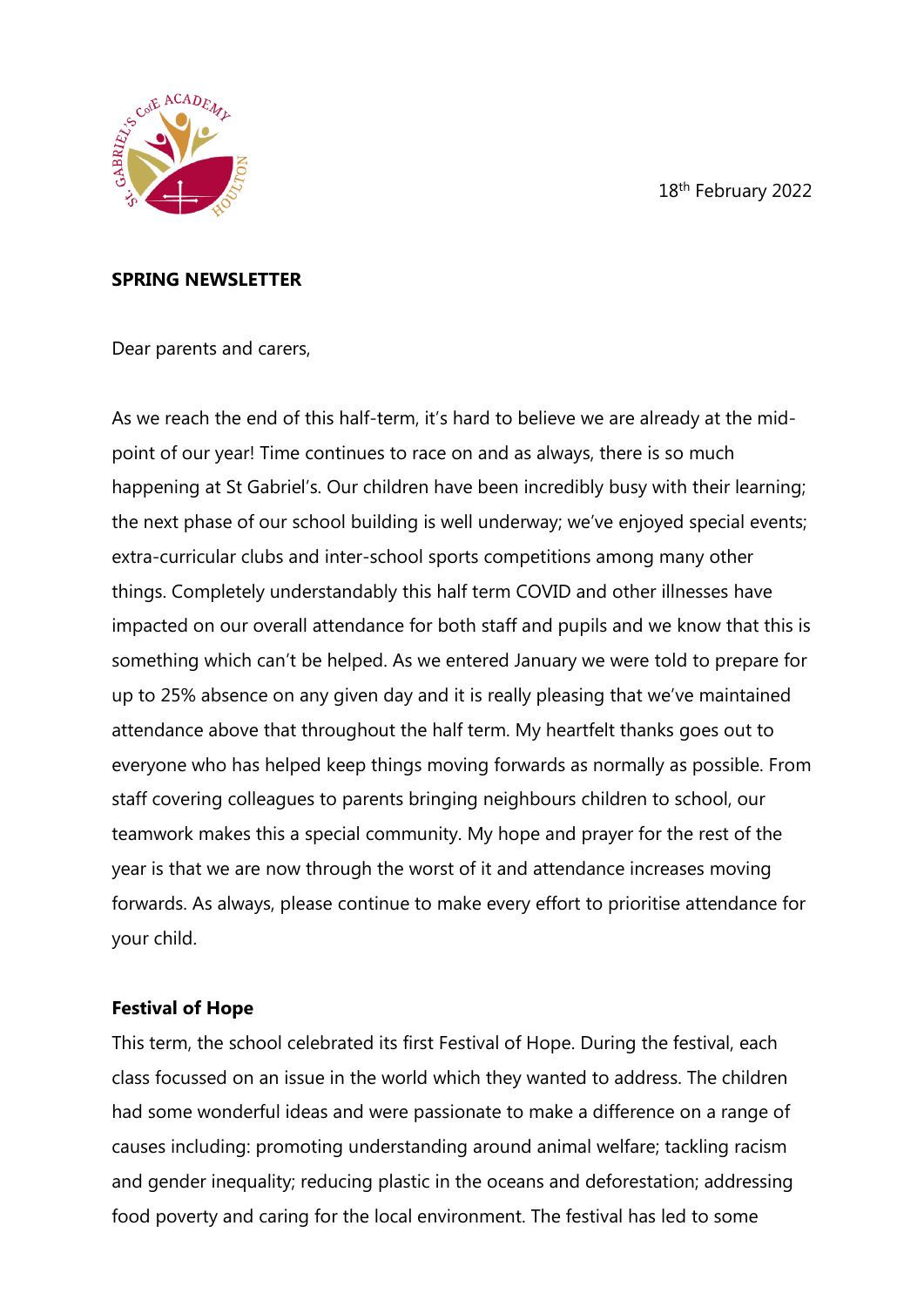positive change in school such as a new litter picking team and a group of year 3 children who spend time each day cleaning yogurt pots which can then be recycled. Classes have also had replies from letters sent to large companies asking for change. The festival was based on the theme of 'courageous advocacy', aiming to be a force for good in our world, confronting issues which reflect God's concern for his people and creation.



#### **Raising Awareness of Food Poverty**

#### **Safer Internet Day**

Safer Internet Day is celebrated globally in February each year to promote the safe and positive use of digital technology for children and young people, and to inspire a national conversation about using technology responsibly, respectfully, critically, and creatively. From gaming and chat, to streaming and video, young people are shaping the interactive entertainment spaces they are a part of. Safer Internet Day 2022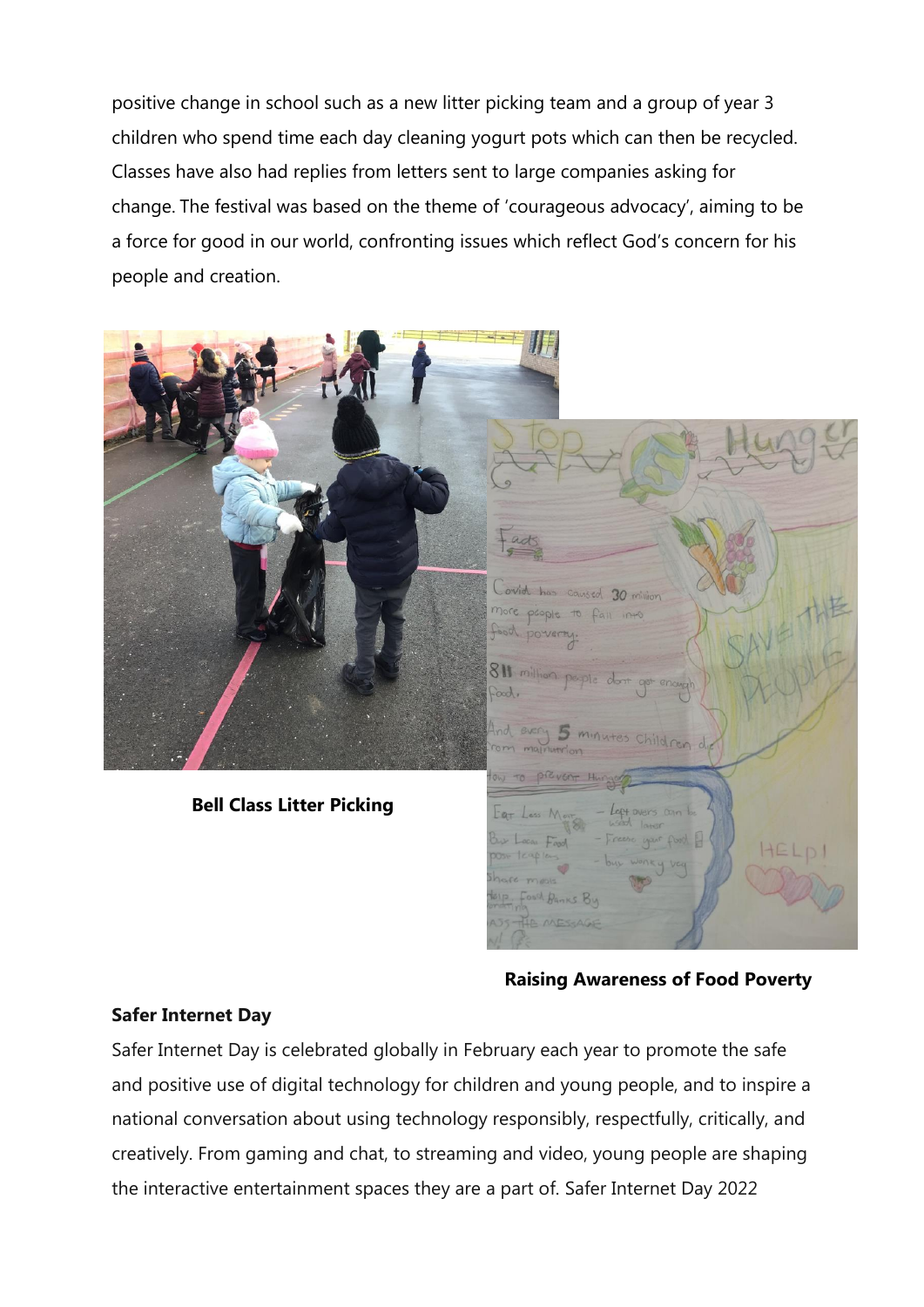celebrates young people's role in creating a safer internet, whether that is whilst gaming and creating content, or interacting with their friends and peers. This year the theme was 'All fun and games?' Exploring respect and relationships online. The UK Safer Internet Centre has a whole host of **resources and advice** for families to explore together linked to the day. [https://saferinternet.org.uk/safer-internet](https://saferinternet.org.uk/safer-internet-day/safer-internet-day-2022/advice-for-parents-and-carers)[day/safer-internet-day-2022/advice-for-parents-and-carers](https://saferinternet.org.uk/safer-internet-day/safer-internet-day-2022/advice-for-parents-and-carers)

You might like to complete this **quiz** which follows up some of the themes explored. <https://saferinternet.org.uk/safer-internet-day/safer-internet-day-2022/quiz-7-11> Further helpful advice for all parents about phones, laptops, games consoles and more can be found here: [https://saferinternet.org.uk/guide-and-resource/parents](https://saferinternet.org.uk/guide-and-resource/parents-and-carers)[and-carers](https://saferinternet.org.uk/guide-and-resource/parents-and-carers) **Safer searching -** One really helpful tip is to encourage the use of safer search engines when children are using the internet. Kiddle, Swiggle, KidRex, Fact Monster, Kidzsearch are all good ones to try or ensure Safesearch is used on google.



<https://www.kiddle.co/> <https://swiggle.org.uk/><https://www.alarms.org/kidrex/>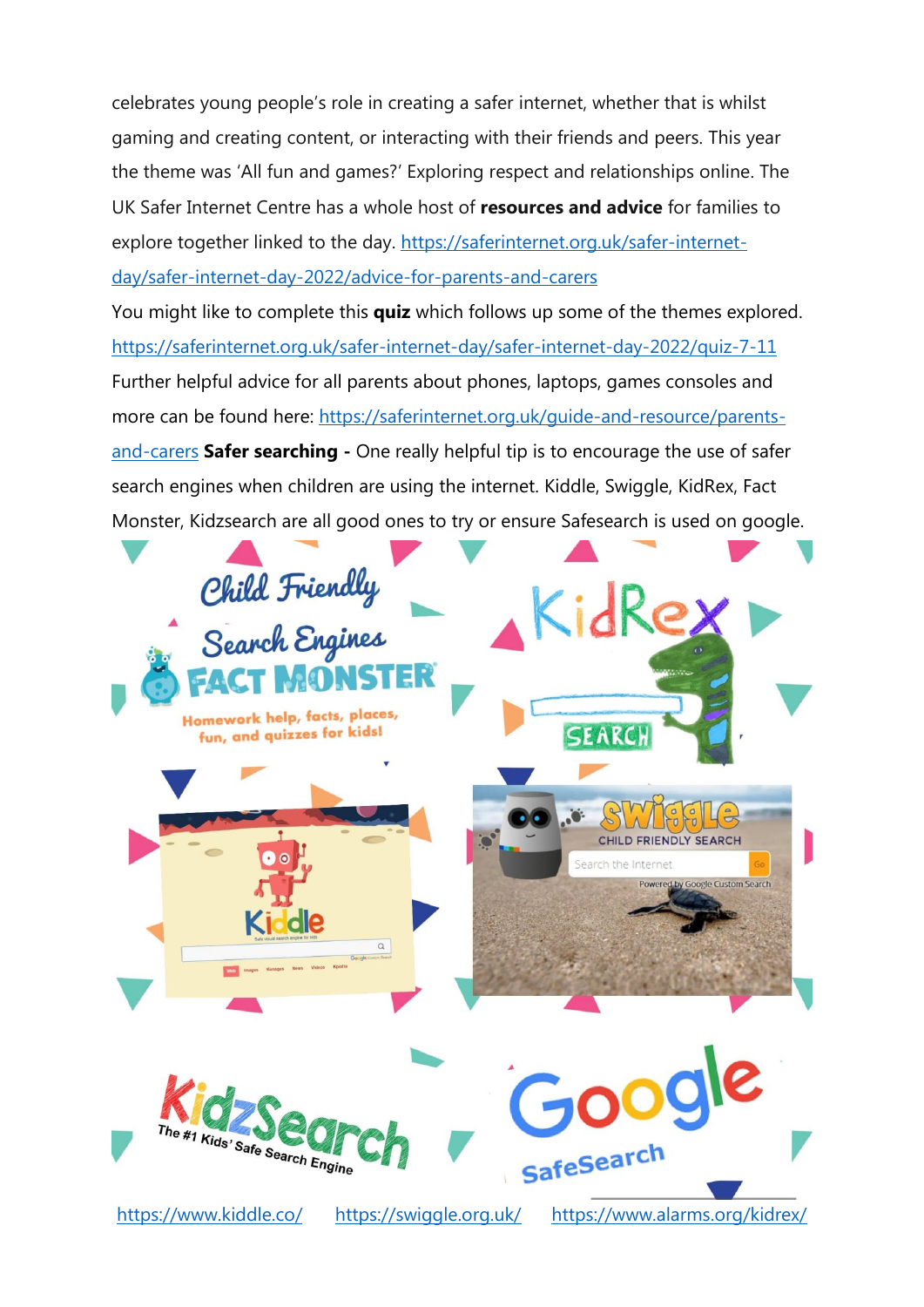# **Mental health Week**

The theme of this year's Children's Mental Health Week was Growing Together. Growing Together is about growing emotionally and finding ways to help each other grow. Challenges and setbacks can help us to grow and adapt and trying new things can help us to move beyond our comfort zone into a new realm of possibility and potential. However, emotional growth is often a gradual process that happens over time, and sometimes we might feel a bit 'stuck'. As parents and carers, you play a crucial role in your child's mental health. Check out the **free resources** for families here:<https://www.childrensmentalhealthweek.org.uk/parents-and-carers/>

### **Sports**

Huge credit to the children who took part in our tag-rugby and cross country interschool competitions this half term! We're looking forward to more of these events as the year progresses.





### **Car parking**

Sadly, we have had a few occasions this half term where cars have bumped into each other in the car park. Please can we encourage all drivers to be extremely cautious and careful on site, for the potential damage to parked cars but especially as we have children moving around with parents. Being slow and vigilant is the priority. To help with this issue can I once again encourage as many families as possible to walk, bike or scoot to school. Parking off site in Houlton and walking a short way to school is a good option for those travelling from further afield.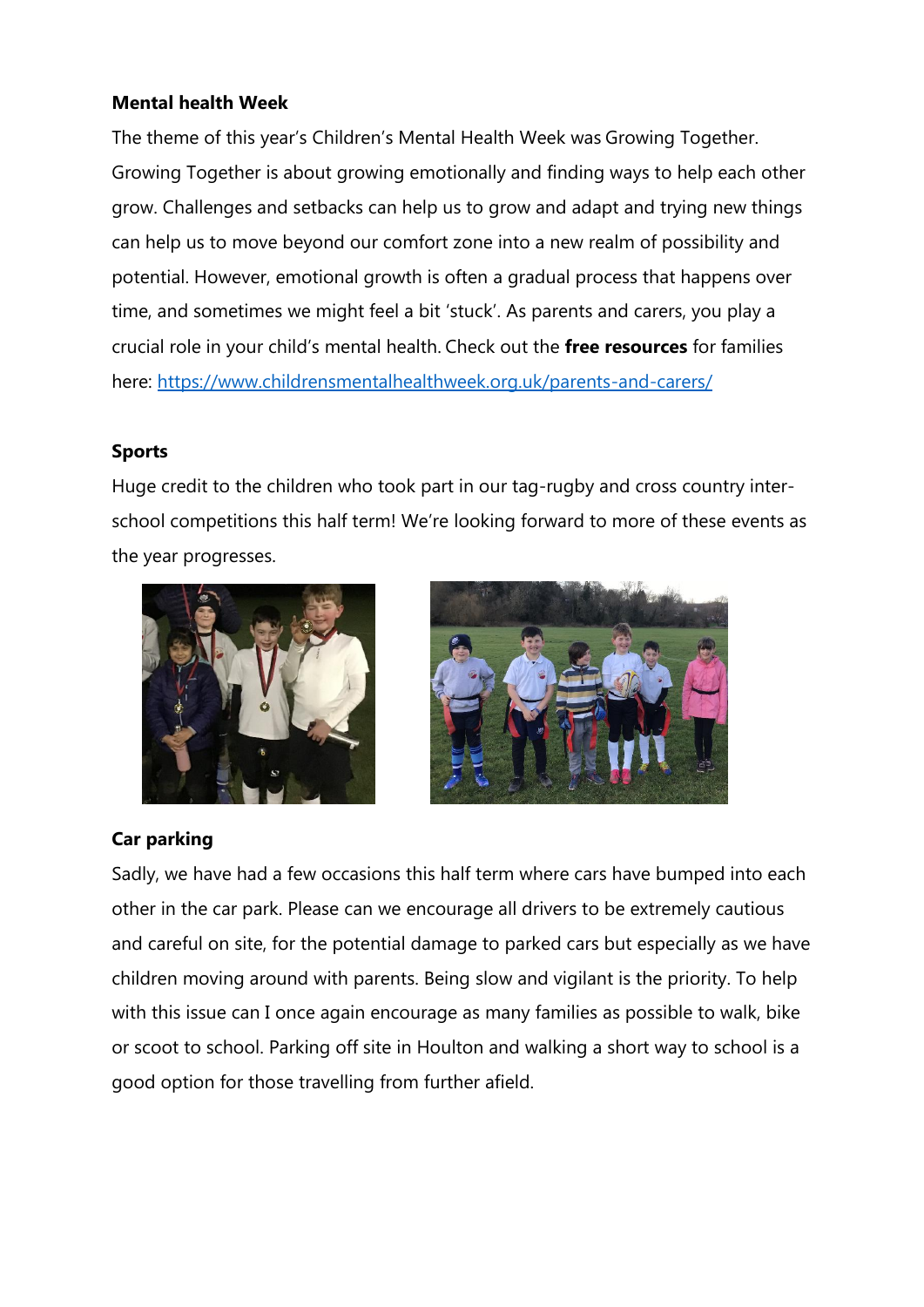# **Eco School**

Over the last few months, the Eco-School team have been working hard on the third step of the Eco-School programme. In this stage, the pupils had to create an action plan based on three of environmental topics. Using their results from our environmental review, the pupils have chosen to reduce litter and waste within the school in addition they have chosen to improve the school grounds. Together they have created some actions linked to these three topics.

| <b>Environmental Topic</b> | Aim                                                                                      | <b>Actions</b>                                                                                                   |
|----------------------------|------------------------------------------------------------------------------------------|------------------------------------------------------------------------------------------------------------------|
| Litter                     | To reduce the amount of                                                                  | Litter picking team, litter                                                                                      |
|                            | litter on the playground                                                                 | police, more bins around                                                                                         |
|                            |                                                                                          | the school                                                                                                       |
| Waste                      | To reduce the amount of                                                                  | The lunch box challenge                                                                                          |
|                            | paper and plastic waste<br>Reduce the amount of<br>fruit waste going into<br>normal bins | Fruit bins and compost<br>bin<br>Posters to inform people<br>about what to recycle in<br>the blue bins at school |
| School grounds             | Increase the amount of<br>trees and plants                                               | Tree planting<br>Gardening club<br>Classroom plants                                                              |

This half term, the Eco-School team have been very impressed the progress they have made on reducing fruit and plastic waste as lots of children are now using special fruit bins for composting. Lots of children are reducing the amount of plastic in their lunch boxes and yoghurt pots are now being recycled in school. Next half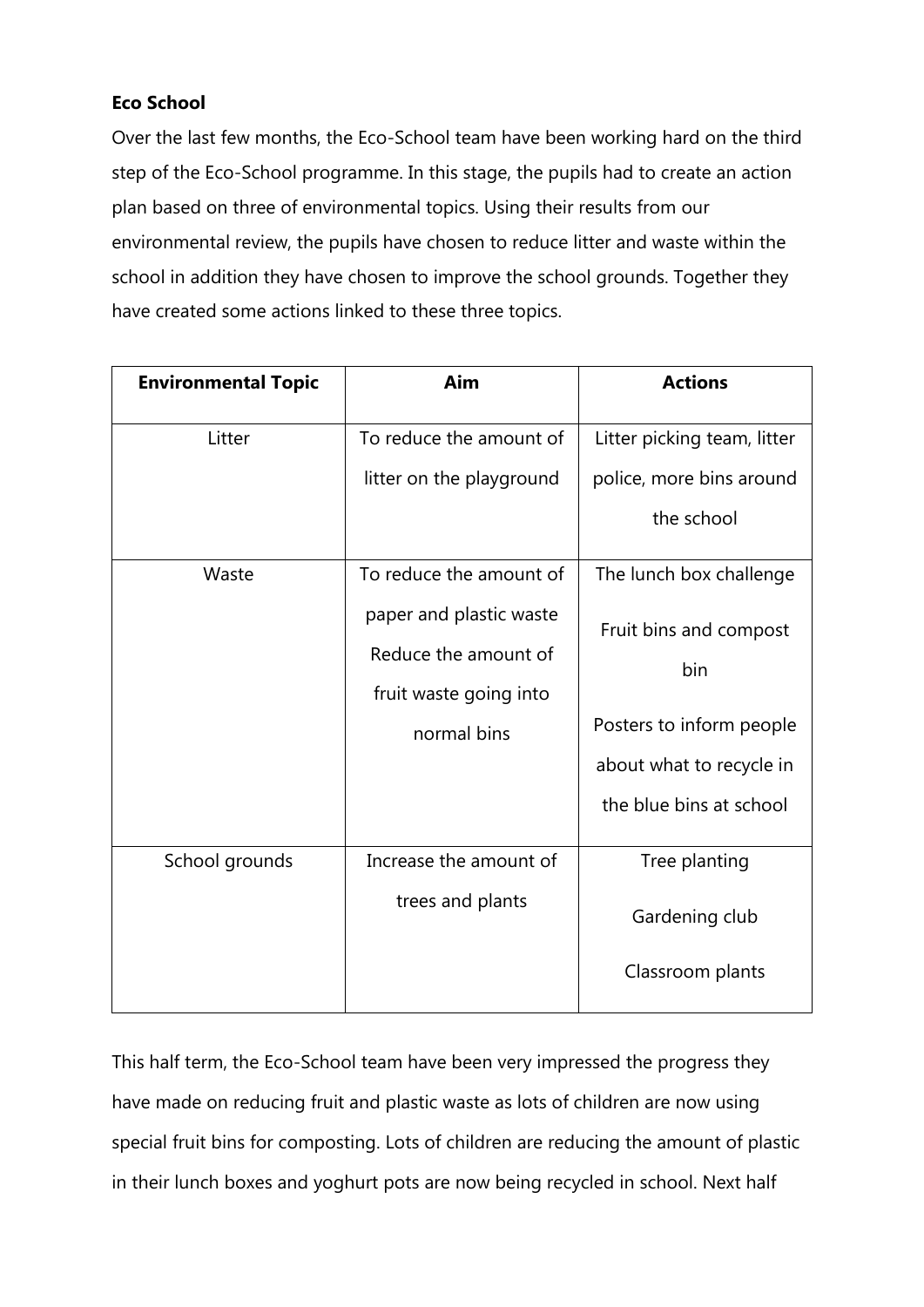term, several pupils across the school will have opportunity to be part of the litter picking team at break time which will help contribute to reducing the litter around school. We will continue to keep you posted on our Eco-School journey over the next few months!

# **Pupil Feedback**

We asked all of our children in Key Stage 2 a variety of questions on school life, their learning, behaviour, safety and personal development. Here is what they had to say:

- The vast majority of children report they **enjoy school most or all of the time** and believe their teachers support them to do their best in lessons.
- The majority of children report feeling well-challenged in their lessons, **enjoy learning**, get the right amount of feedback about their next steps and believe their teachers listen to what they have to say in lessons.
- Most children would recommend this school to a friend.
- Children were extremely positive when reflecting on their peers' behaviour, the vast majority reporting they believe it is **good most or all of the time**.
- 98% report that bullying either doesn't occur or that if it does, teachers intervene quickly and effectively to address bullying.
- Nearly all children **feel safe in school most or all of the time**. Nearly all children report they know of an adult in school they can talk to if something is worrying them.
- Nearly all children reported the school encourages them to look after their **physical and mental health**.
- Nearly all children believe the school encourages them to **respect and value diversity and equality**.
- Nearly all children reported the school encourages their **independence and opportunities to take responsibility**.
- Three quarters of children take the opportunity to participate in extracurricular opportunities such as sports, music or art clubs with over half taking part in these frequently.